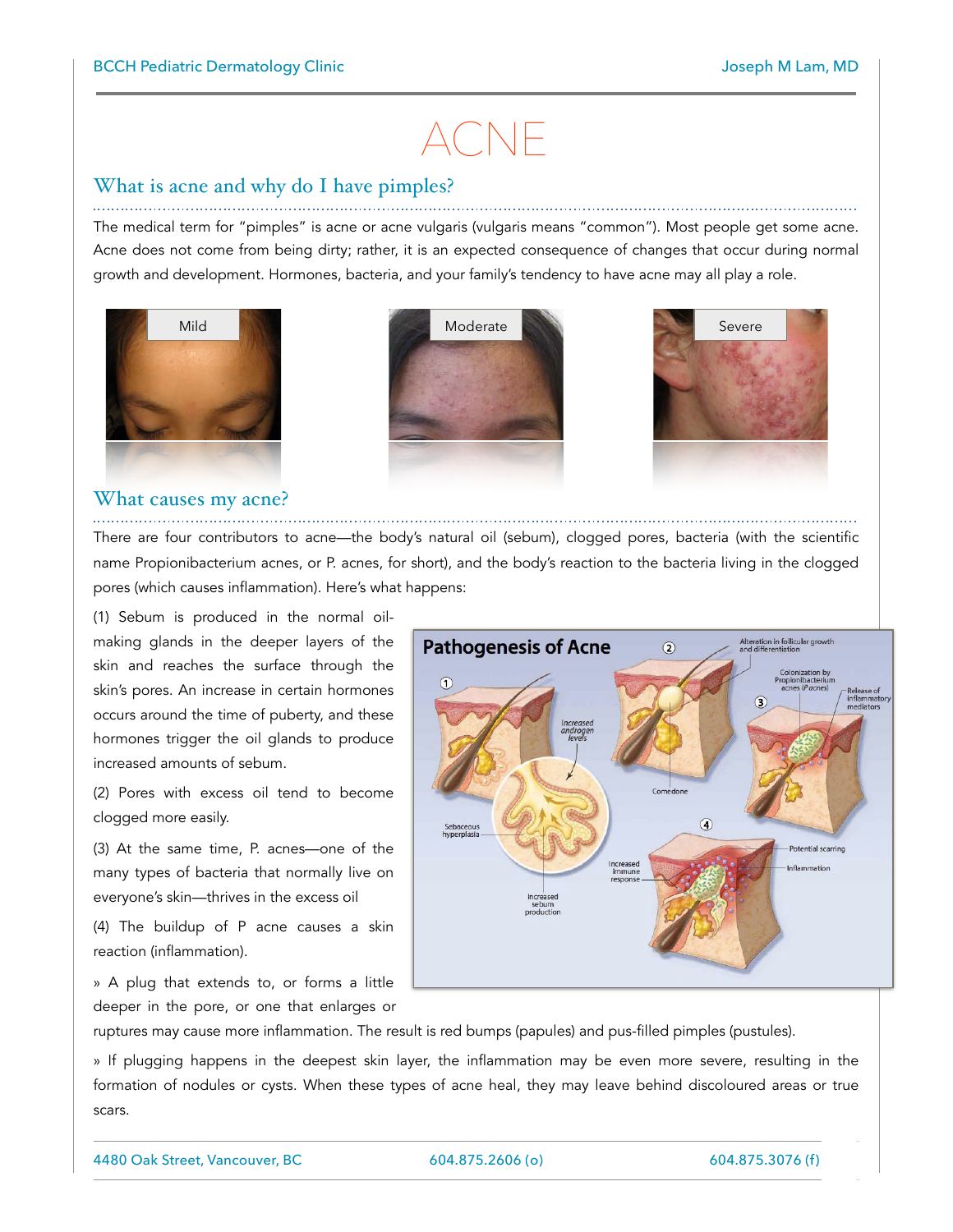## How the different medications work

## Topical medications

» Benzoyl peroxide (BP) helps to fight inflammation and kills bacteria. It helps prevent resistance of bacteria to topical antibiotics. A benzoyl peroxide "wash" may be recommended for use on large areas such as the chest and/or back. Mild irritation and dryness are common when first using benzoyl peroxide-containing products. Be careful because benzoyl peroxide can bleach towels and clothing!

» Retinoids (such as adapalene, tretinoin, or tazarotene) unplug the oil glands by helping peel away the layers of skin and other things plugging the opening of the glands. Mild irritation and dryness are common when first using these products. Avoid facial waxing since this can lead to extra irritation.

» Antibiotics fight bacteria and help decrease inflammation. Topical antibiotics commonly used in acne include clindamycin, erythromycin, and combination agents (such as clindamycin/benzoyl peroxide or erythromycin/benzoyl peroxide). Mild irritation and dryness are common when first using these products. Typically, topical antibiotics should not be used alone as treatment for acne.

» Other topical agents include salicylic acid, azelaic acid, dapsone, and sulfacetamide. Mild irritation and dryness can also occur when first using these products.

## Oral medications

» Antibiotics include tetracycline-class medicines (tetracycline, minocycline, and doxycycline); erythromycin; trimethoprim-sulfamethoxazole; and occasionally cephalexin or azithromycin. These drugs decrease bacteria and inflammation, and are most effective for moderate-to-severe acne. A product containing benzoyl peroxide should be used along with these antibiotics to help decrease the possibility of antibiotic resistance.

» Hormonal treatment is used only in females and usually consists of oral contraceptives (birth control pills). Spironolactone is also sometimes used.

» Isotretinoin, a derivative of vitamin A, is a powerful drug that is reserved for acne which is severe or when other medications have not worked well enough.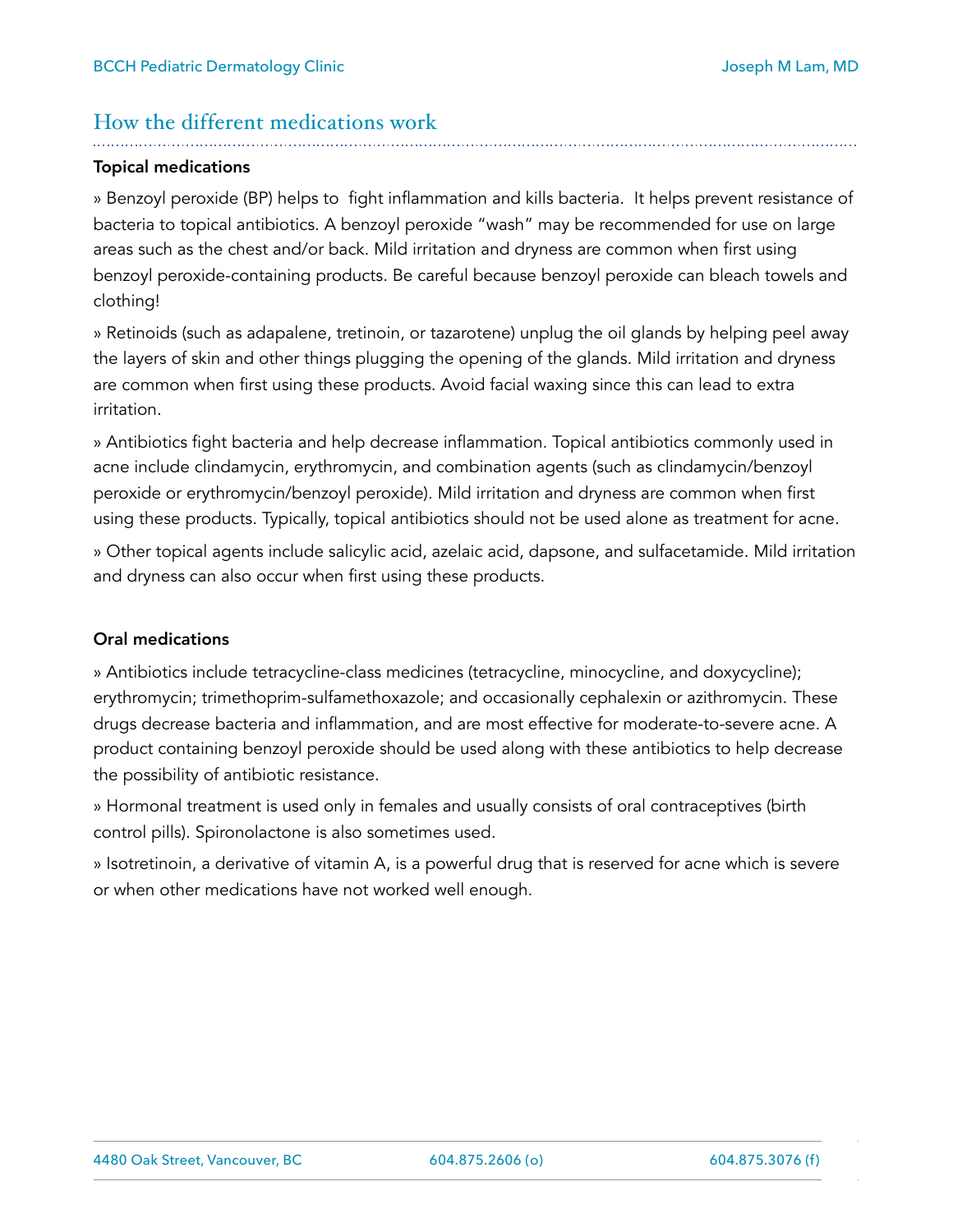# Medication Instructions

### BENZOYL PEROXIDE

Each morning, wash with benzoyl peroxide (you can use up to 10% wash, but the higher concentrations may be more irritating or drying); leave on the skin for 3 to 5 minutes; rinse o thoroughly. At night, you can use a mild cleanser (such as Dove, Neutrogena, Purpose, or Cetaphil). Most of the time, it should be used once a day as some people will find that using it twice a day will irritate and dry out your skin.

WARNING: Benzoyl peroxide bleaches fabrics. Don't get it on towels, clothing, upholstery, pillowcases, linens, or carpeting.

SIDE EFFECTS: Benzoyl peroxide - drying, redness, bleaching of clothes, towels and sheets, contact allergies.

#### TOPICAL ANTIBIOTICS (e.g. Topical Clindamycin)

Clindamycin: Apply this product once or twice a day as instructed by your physician.

NOTE: Always use benzoyl peroxide in your acne treatment plan if you are using topical clindamycin. Without benzoyl peroxide, the bacteria associated with your acne may develop resistance to clindamycin.

#### TOPICAL RETINOIDS (e.g. Adapalene, Tretinoin, Tazaotene)

Tretinoin: When applying this topical medication to the face (usually at night), use the "5-dot" method. Start by placing a small pea-sized amount of the medication on your nger. Then, place "dots" in each of 5 locations of your face: mid-forehead, each cheek, nose, and chin. Next, rub the medication into the entire area of skin - not just on individual pimples! Try to avoid the delicate skin around your eyes and corners of your mouth. Don't forget to use proper sun protection while using tretinoin!

NOTE: If irritation develops, call your doctor and stop the use of this medication for a couple of days. When irritation subsides, begin applying every other night.

SIDE EFFECTS: Retinoids - dryness, redness, increased sun sensitivity.

#### COMBINATION PRODUCTS (e.g. TactuPump, Biacna)

When applying these topical medications to the face (usually at night), use the "5-dot" method. Start by placing a small peasized amount of the medication on your finger. Then, place "dots" in five locations of your face: Mid-forehead, each cheek, nose, and chin. Rub the medication into the entire area of skin not just on individual pimples! Avoid the delicate skin around your eyes and corners of your mouth. Use proper sun protection while using products.

NOTE: If irritation develops, call your doctor and stop the use of these medication for a couple of days. When irritation goes away, begin applying every other night.

WARNING: These products may bleach fabrics. Don't get it on towels, clothing, upholstery, linens, or carpeting.

#### **DOXYCYCLINE**

Take one pill ONCE or TWICE a day,.

NOTE: Always take these pills with lots of water! A pill stuck in the esophagus can cause lots of burning. Don't "pop" a pill right before bed. Stay upright for at least one hour after taking a pill.

WARNING: Doxycycline makes you extra sensitive to the sun! If you notice any of the following, stop using the medication and notify your health care provider: headaches; blurred vision; dizziness; sun sensitivity; heartburn-stomach pain; irritation of the esophagus; darkening of scars, gums, or teeth (more often with minocycline); nail changes; yellowing of the eyes or skin; joint pains-and flu-like symptoms. Taking oral antibiotics with food may help with symptoms of upset stomach.

SIDE EFFECTS: Severe headaches; dizziness; sun sensitivity; irritation of the esophagus; nail changes.

#### MINOCYCLINE

#### Take one pill ONCE or TWICE a day.

WARNING: Though less likely than doxycycline, minocycline may increase your sensitivity to the sun, so practice excellent sun protection! If you notice any of the following, stop using the medication and notify your health care provider: headaches; blurred vision; dizziness; sun sensitivity; heartburn-stomach pain; irritation of the esophagus; darkening of scars, gums, or teeth; nail changes; yellowing of the eyes or skin; joint pains and flu-like symptoms.

SIDE EFFECTS: Severe headaches; dizziness; sun sensitivity; irritation of the esophagus; discoloration of scars, gums, or teeth; nail changes.

Minocycline can rarely cause liver disease, joint pains, severe skin rashes, and flu-like symptoms. If you should notice yellowing of the eyes or skin, or any of the above, notify your doctor and stop using the medication immediately.

#### HORMONAL THERAPY: ORAL CONTRACEPTIVE PILLS

Birth Control Pill: Take your birth control pills as directed on the medication packet.

NOTE: Try to find a regular time in your day to take the pill so that you don't forget. The best time is about half an hour after a meal or snack, or at bedtime. If you do forget to take your daily pill at the regular time, take one as soon as you remember and take the next at your regular scheduled time.

WARNING: Do not take this medication until discussing it with your physician if you smoke, are pregnant (or trying to become pregnant), have a personal history of breast cancer, have a condition called Factor 5 Leiden deficiency, have a family history of clotting problems, regularly have migraine headaches (especially with aura or due to flashing lights), or have any vaginal bleeding other than that associated with your menstrual cycle.